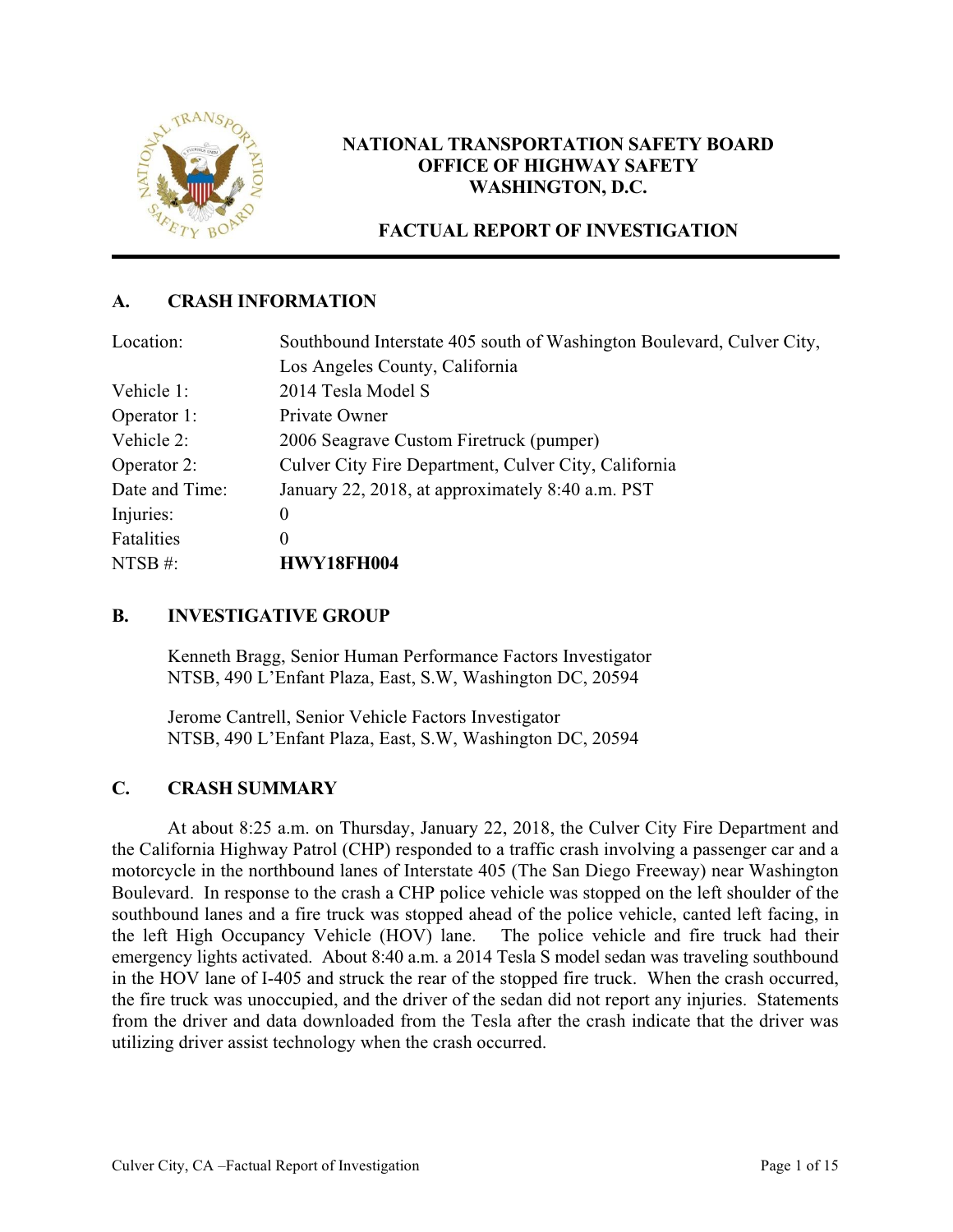## **D. DETAILS OF THE FACTUAL REPORT OF INVESTIGATION**

This report focuses on the factors which influenced the operation of the Tesla sedan leading up to the crash. More specifically, this report describes the driver's interaction with the vehicle, a general description of each vehicle, and the roadway environment. Because of the circumstances of the crash, the physical condition of the Tesla driver and the operation of the firetruck were not discussed.

## **1. 2014 Tesla Driver**

The Tesla driver was a 47-year-old male. Information in this section focuses on the driver's licensing, crash history, vehicle familiarity, and the driver's perspective of the crash events. Observations of the driver were made by the California Highway Patrol immediately following the crash. Officers did not observe any signs of impairment; no toxicological testing was performed.

### **1.1. Licensing**

At the time of the crash, the Tesla driver held a valid California Class C driver license.<sup>1</sup> The license was issued on the driver's birthday in 1997; there are no current points or history of traffic violations. A query of the National Driver Registry NDR found no indication that the Tesla driver had been listed in the Problem Driver Point System (PDPS). <sup>2</sup>

## **1.2. Crash History**

An insurance industry database which compiles a list of crash related insurance claims indicates that the Tesla driver has had 6 previous crashes; the most recent occurred in 2006. The database does not indicate cause or culpability in the crashes.

### **1.3. Crash Trip**

When the crash occurred, the Tesla driver was traveling to his job in Los Angles from his home in Woodland Hills. The Tesla driver makes the commute daily and usually takes I-405 because he is able to use the HOV lanes, which he finds faster than alternative routes.

# **1.4. Vehicle Familiarity**

At the time of the crash, the Tesla driver had owned the crash vehicle for about 6 months. This vehicle was the first vehicle that he had owned with driver assist technology. The driver stated that prior to buying the vehicle he had researched the technology and specifically selected

<sup>&</sup>lt;sup>1</sup> A California Class C Driver License permits the holder to operate; 1. A 2-axle vehicle with a gross vehicle with a vehicle weight rating of 26,000 pounds or less. 2. A 3-axle vehicle weighting 6000 pounds or less. 3. A housecar 40 feet or less. 4. A 3-wheel motorcycle with 2 wheels located in the front or back. 5. A vanpool vehicle designed to care more than 10 persons but not more than 15 persons, including the driver.

<sup>&</sup>lt;sup>2</sup> The National Driver Registry (NDR) is a database maintained by the National Highway Traffic Safety

Administration (NHTSA) which compiles information from state licensing authorities to ensure individual driver licensing information are complete and accessible to all jurisdictions. All 51 US Jurisdictions submit information on individual driving records into the NDR data base for drivers whose license has been revoked, suspended, canceled or denied or who have been convicted of serious traffic-related offenses.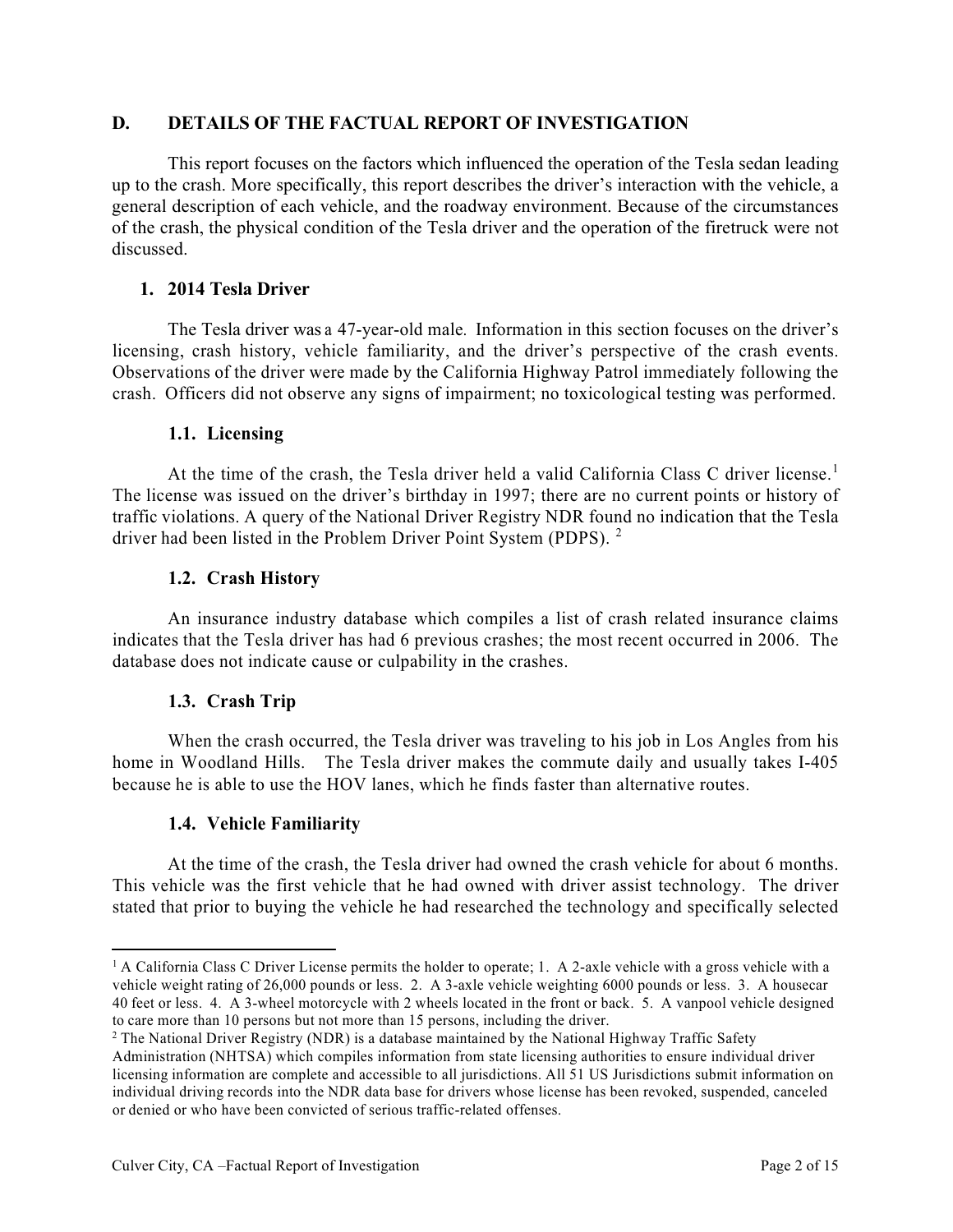the Tesla for its Autopilot feature. Although the vehicle was purchased from a private individual, the vehicle was taken to a Tesla dealership and underwent a comprehensive mechanical inspection; the vehicle was found to be in good condition. The driver obtained an owner's manual when he purchased the vehicle however, he stated that he did not read the manual and received instruction on how to use the technology from a salesman at the dealership.

When questioned about the autopilot technology, the Tesla driver described it as reliable. He stated that the name autopilot did not accurately describe its use because the vehicle does not fully drive itself. The driver stated that he would most likely use the autopilot system on a freeway with stop and go traffic, normal flowing traffic, and freeways in which he did not intend to exit or change lanes. He like using the technology most in carpool lanes because traffic does not typically change lanes ahead which the technology requires in order to follow the leading vehicle. The driver stated that he would not likely use the autopilot system when driving towards the sun because he has noticed that the system does not work well under such conditions.

When asked about his past experiences using the technology the driver described instances when the autopilot feature would disengage. During these instances the driver stated that if he gave manual steering input, it would override the autopilot steering. The system would respond by disengaging. When this occurred, he would re-engage the system and resume driving. The driver stated that when using the autopilot system, he would maintain touch with the steering wheel. On occasion, when the vehicle sensed there were no straight lines, a light would come on indicating that he needed to control the car. Once he was holding the wheel, the light would go off.

### **1.5. Driver Statement**

 On January 22, 2018 the Tesla driver participated in a recorded interview with NTSB investigators about the events of the crash.<sup>3</sup> The Tesla driver stated that about half way into his commute he entered I-405 from US Route 101 near Sherman Oaks, California. About a half mile after entering I-405, he entered the HOV lane and activated the auto pilot technology. As he approached the crash location, he was traveling behind a large SUV or pickup truck. While he drove, he rested his hand on his knee while he touched the bottom of the steering wheel. As he drove, he had a bagel and a cup of coffee next to him. As he reached the stopped firetruck, the large vehicle ahead changed lanes. Although the driver stated that he was looking forward, he was unable to see the firetruck in time enough to avoid the crash. The driver states that he was not using his phone when the crash occurred. However; because after the crash his coffee spilled and his bagel was smashed, the driver is not sure if his coffee or bagel was in his hand when the crash occurred.

# **1.6. Cellphone Use**

NTSB investigators obtained the Tesla driver's cellphone records to determine if he was using his cellphone to talk or text when the crash occurred.<sup>4</sup> The records indicate that the driver was not using his cellphone to text or talk in the minutes leading up to the crash. The records does not reflect information about manual manipulation of the device or the use of applications within

 $3$  Factual Report Attachment – 2014 Tesla Driver Interview Transcript

<sup>4</sup> Factual Report Attachment – 2014 Tesla Driver's Cellphone Records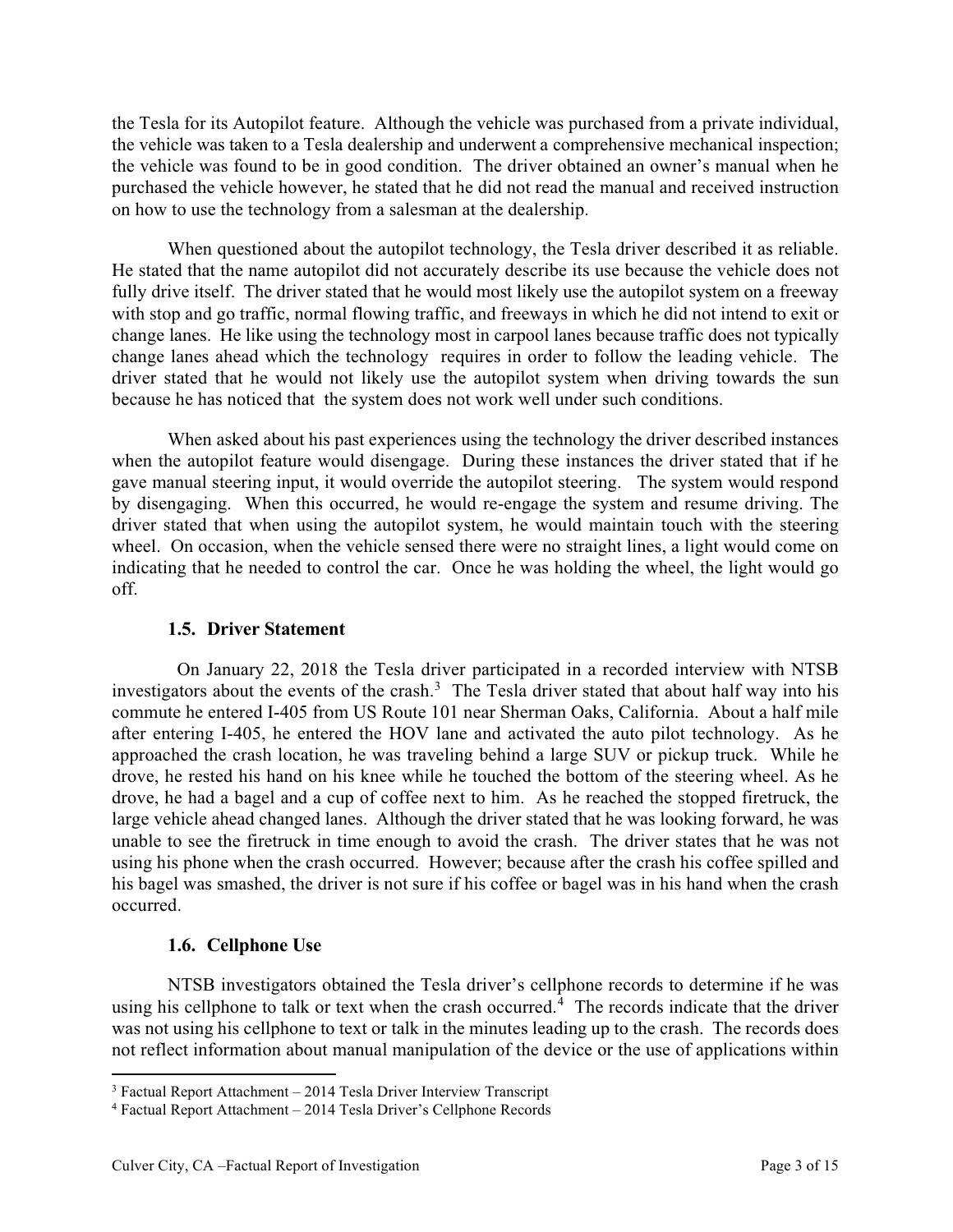the phone. Staff from the Tesla corporate office obtained a written witness statement from a vehicle passenger who was traveling alongside the Tesla when the crash occurred.<sup>5</sup> The witness stated that leading up to the crash, the Tesla Driver "appeared to be looking down at a cellphone or other device he was holding in this left hand." The witness further stated that the Tesla driver appeared to be touching the steering wheel with his right hand and was focused on the phone, not the roadway.

## **2. Vehicle Factors**

There were two vehicles involved in this crash; a 2014 Tesla S passenger sedan and a2006 Seagrave Custom Firetruck (pumper). This section provides a general description of each vehicle, the observations of a post-crash inspection and a review of the perspective maintenance records.

## **2.1. Vehicle 1 – 2014 Tesla Model S Sedan, Passenger Vehicle**

The Tesla was towed from the crash scene and stored at Tip Top Tow, in Santa Monica, CA. The vehicle was examined on January 25 and 26, 2018. All major vehicle operation systems were examined; including the powertrain, steering, braking, electrical, and suspension systems. Overall collision damage, along with any damage or anomalies within major vehicle operation systems were documented. Supporting photographs, vehicle specifications, and available maintenance records were reviewed. The media center (center stack), forward facing camera, and radar unit were removed from the passenger vehicle by NTSB investigators and transported to NTSB headquarters in Washington, DC., for further analysis.

### **2.1.1. General Information:**

| Make/Model:            | 2014 Tesla, 4-Door Sedan / Model S                                                                           |
|------------------------|--------------------------------------------------------------------------------------------------------------|
| $VIN:$ <sup>6</sup>    | 5YJSA1H13EF                                                                                                  |
| Date of Manufacture:   | November 2014                                                                                                |
| Curb Weight:           | $4,300$ lbs.                                                                                                 |
| $GVWR$ : <sup>7</sup>  | 5,710 lbs.                                                                                                   |
| GAWR (front axle):     | 2,813 lbs.                                                                                                   |
| GAWR (rear axle):      | $3,131$ lbs.                                                                                                 |
| Single Electric-Motor: | Three phase, four pole AC induction motor with copper<br>rotor, liquid cooled, with variable frequency drive |
| Battery:               | 85 kWh (346 V DC), Liquid-Cooled Lithium ion (Li-ion)                                                        |
| Transmission:          | Single Speed Fixed Gear (overall final drive ratio 9.73:1)                                                   |

<sup>5</sup> Factual Report Attachment – Witness Statement

<sup>6</sup> Vehicle Identification Number (VIN).

<sup>&</sup>lt;sup>7</sup> Gross Vehicle Weight Rating (GVWR) is the total maximum weight that a vehicle is designed to carry when loaded, including the weight of the vehicle itself plus fuel, passengers, and cargo.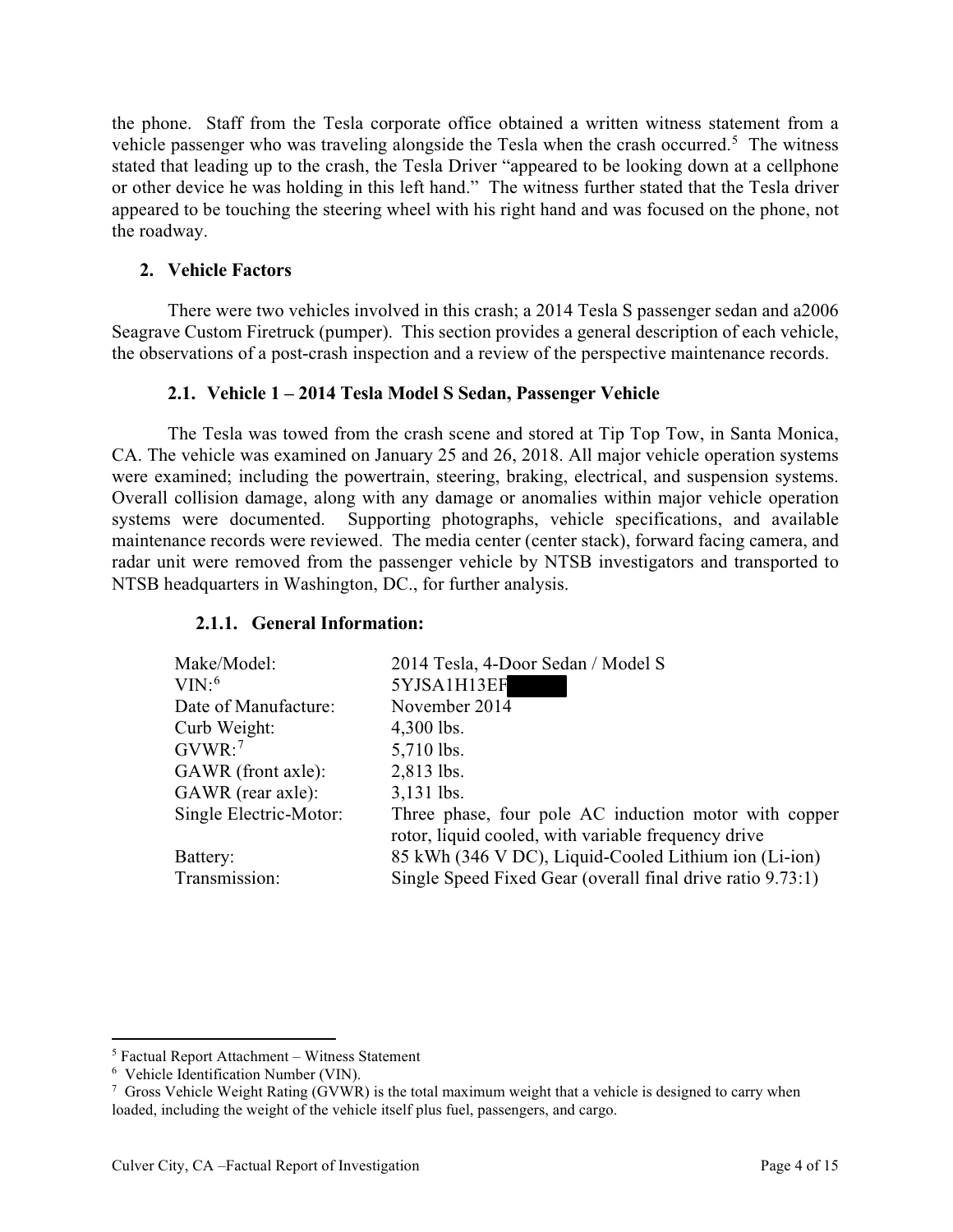#### **2.1.2. Damage Description:**

For uniform description, "left" will refer to the driver's side, and "right" will refer to the passenger's side of the passenger vehicle. Damage sustained to the major vehicle operation systems will be documented in their respective sections later in this report.

The majority of the damage sustained by the passenger vehicle was from the front bumper, rearward to the firewall/dash area. The most severe damage occurred to the left of the centerline of the vehicle. The lower-front cowling, that wrapped around the front of the vehicle and made up the forward portion of the wheel wells, was found separated from the vehicle. The upper-cowling covering the top of the radiator and the two air conditioner condensers was broken. Both lower and upper cowlings had red colored transfer marks and the upper cowling contained a design imprint that matched the pattern from the rear deck of the firetruck.<sup>8</sup> The upper radiator mounting bracket was broken as well as the hood latch assembly. The center of the front bumper, between the frame horns, was rotated upward approximately 90-degrees from its original mounting position and there was a red-colored transfer mark just to the right of the centerline.

The hood had been crushed rearward and to the left. The hood was buckled almost in half and the trailing edge of the hood had impacted the windshield – shattering the glass. The leftThe left side of the hood displayed red-colored transfer marks and the damage appeared "square" in nature. The measurement between the creases of the "square" damage, was approximately12 inches. 9

The right and left suspension turrets and crossmember were broken and had been displaced rearward into the firewall. The vehicle fuse boxes, master brake cylinder, and master brake cylinder fluid reservoir were crushed between the rearward displaced suspension turrets and crossmember and the firewall. Left-side cross brace was bent. The left side of the firewall had been displaced rearward, which in turn, displaced the dash and instrument panels rearward into the passenger compartment. The left side of the dash was in contact with the top of the steering wheel. $10$ 

### **2.1.3. Vehicle Specifications:**

There were no post-crash measurements taken of the Tesla. **Table 1** is a snapshot of the vehicle specifications, listed in Expert AutoStats®, for the Tesla Model S.<sup>11</sup>

<sup>8</sup> See Vehicle Photograph 1 - Design Imprint on Upper Cowling of Passenger Vehicle

<sup>&</sup>lt;sup>9</sup> See Vehicle Photograph 2 - Passenger Vehicle Hood Damage

<sup>&</sup>lt;sup>10</sup> See Vehicle Photograph 3 - The Left Side of the Dash in Contact with the Steering Wheel

<sup>11</sup> Expert AutoStats® is a commercially available database containing vehicle dimensional information for most manufactured automobiles and light trucks.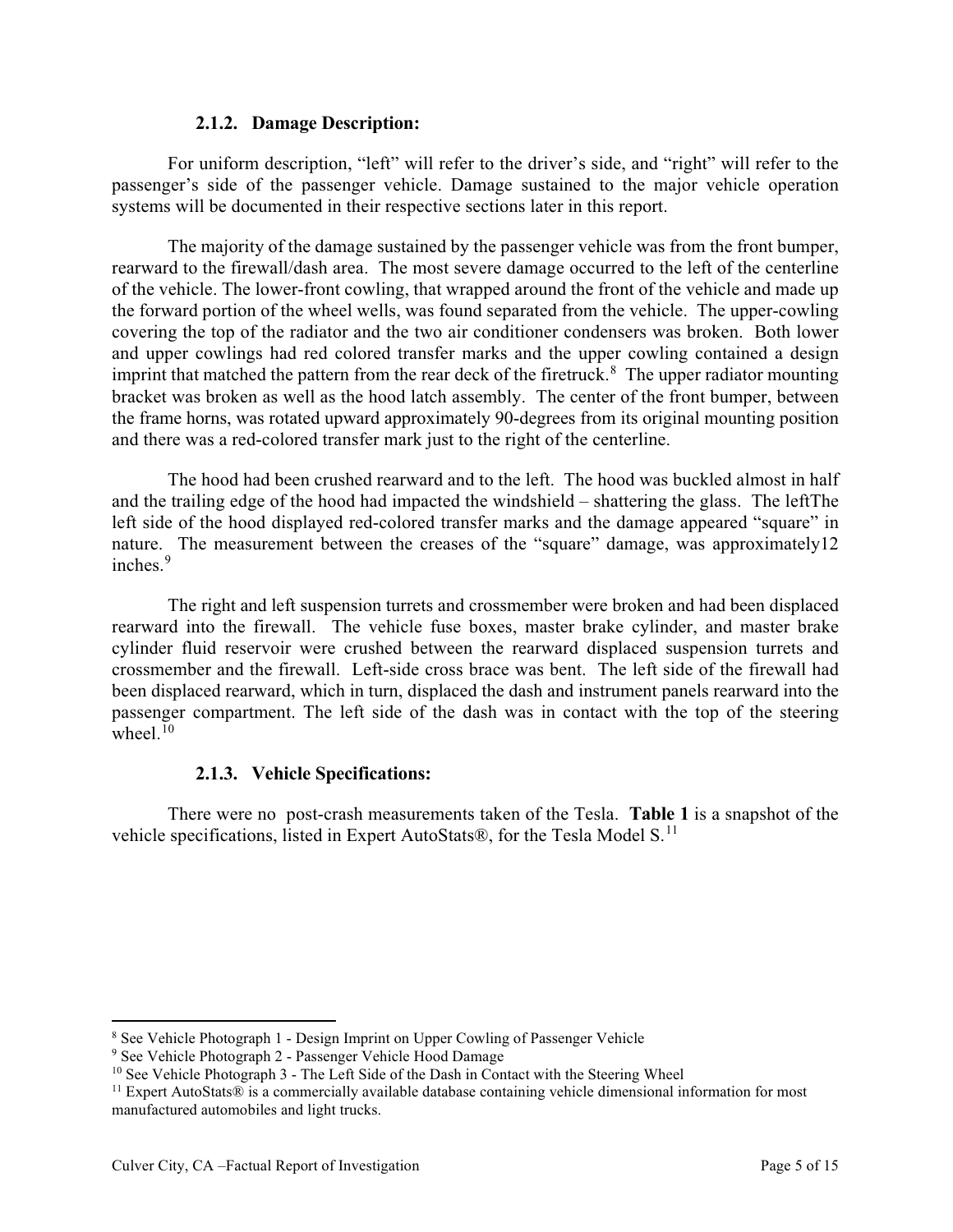| <b>AutoStats® Lite</b>                      |                          |                                              |           |                                                |                                                       |                   |                                                          |                                                                                                                   |          |                                                            |              |                 |                        |
|---------------------------------------------|--------------------------|----------------------------------------------|-----------|------------------------------------------------|-------------------------------------------------------|-------------------|----------------------------------------------------------|-------------------------------------------------------------------------------------------------------------------|----------|------------------------------------------------------------|--------------|-----------------|------------------------|
| Make:                                       |                          |                                              |           |                                                |                                                       | Year:             |                                                          |                                                                                                                   |          | <b>Body Style (Optional):</b>                              | Car<br>o Van |                 | = Utility<br>r Pickup. |
| Model:                                      |                          | MODEL S 4 Door SEDAN                         |           |                                                |                                                       |                   |                                                          |                                                                                                                   |          | <b>Start Over</b>                                          |              | <b>Graphics</b> |                        |
| Make:<br>Model:<br><b>TESLA</b>             |                          |                                              | MODEL S   |                                                |                                                       |                   | <b>Body Style:</b>                                       |                                                                                                                   | SEDAN    |                                                            |              |                 |                        |
| <b>Produced From:</b>                       |                          | 2012                                         | To:       | 2015                                           | <b>Specific Yr:</b>                                   | 2014              |                                                          | <b>Drive Wheels:</b>                                                                                              |          | <b>REAR</b>                                                | Doors:       |                 |                        |
| Overall Length:                             |                          | 196 in                                       |           | 497.8 cm                                       |                                                       |                   | WheelBase:                                               | 116 in                                                                                                            |          |                                                            | 294.6 cm     |                 |                        |
| Overall Height:<br>56 in                    |                          | 142.2 cm                                     |           |                                                | Front Track Width:                                    | 65 in             |                                                          | 165.1 cm                                                                                                          |          |                                                            |              |                 |                        |
| Overall Width:<br>$77$ in                   |                          | 195.5 cm                                     |           |                                                | Rear Track Width:                                     | 65 in             |                                                          |                                                                                                                   | 165.1 cm |                                                            |              |                 |                        |
|                                             | Curb Weight:<br>4300 lbs |                                              | 1950.4 kg |                                                |                                                       | Front Overhang:   | $37$ in                                                  |                                                                                                                   |          | N/A                                                        |              |                 |                        |
| Front Weight:                               |                          | 2408 lbs<br>1892 lbs<br>64.96 in<br>21.98 in |           | 1092.2 kg<br>858.2 kg<br>164.99 cm<br>55.82 cm |                                                       |                   | Rear Overhang:<br>F. Bumper Height:<br>R. Bumper Height: | 42.5 in<br>N/A<br>N/A                                                                                             |          |                                                            | N/A          |                 |                        |
| Rear Weight:                                |                          |                                              |           |                                                |                                                       |                   |                                                          |                                                                                                                   |          |                                                            | N/A          |                 |                        |
|                                             | CG + Longitudinal:       |                                              |           |                                                |                                                       |                   |                                                          |                                                                                                                   |          |                                                            | N/A          |                 |                        |
| CG - Vertical:                              |                          |                                              |           |                                                |                                                       | Wshield Base (H): | N/A                                                      |                                                                                                                   |          | N/A                                                        |              |                 |                        |
| CG - Lateral:                               |                          |                                              | 38.5 in   |                                                | 97.79 cm                                              |                   |                                                          | Moments of Inertia:                                                                                               |          | 3223.00<br>P                                               | 3108.00      | $\mathbf R$     | 624.00                 |
| Front/Rear Weight Distribution:<br>56/44    |                          |                                              |           |                                                | <b>OEM Front Tire Size:</b>                           |                   |                                                          | P245/35R21                                                                                                        |          |                                                            |              |                 |                        |
| Calculated Static Stability Factor:<br>1.47 |                          |                                              |           |                                                | <b>OEM Rear Tire Size:</b>                            |                   |                                                          | P245/35R21                                                                                                        |          |                                                            |              |                 |                        |
|                                             |                          |                                              |           |                                                |                                                       |                   |                                                          | Click for information on 4N6XPRT Systems® Individual Vehicle Data Search Service® / IVDSS® or call 1-619-464-3477 |          |                                                            |              |                 |                        |
|                                             |                          |                                              |           |                                                | <b>Expert AutoStats® Data Definitions and Sources</b> |                   |                                                          |                                                                                                                   |          | Click to order complete IVDSS® information on this vehicle |              |                 |                        |



# **2.1.4. Driver Controls**

The driver control instrument panel and gauge display were all digital. Due to the amount of damage sustained in the crash, the main instrument panel display screen, located in the media center/center stack of the passenger vehicle, could not be safely powered on with the vehicle battery.

 There were three control levers attached to the left side of the steering wheel column. The upper lever was a single, multifunctional lever which operated the windshield wipers, high/low headlight beam, and turn signal indicators. The center lever controlled the position of the steering wheel, such as, forward and backward and up and down. The lower lever controlled the operation of the Traffic-Aware Cruise Control and Autosteer functions of the vehicle, such as increasing or decreasing the following distance from the vehicle in front and increasing and decreasing the speed of the vehicle.

There was a single lever attached to the right side of the steering column which operated the transmission and electronic parking brake.

The steering wheel had three spokes, two with operational buttons. The buttons located on the left spoke of the steering wheel could be used to change radio stations, control volume, and navigate the left side of the instrument panel. The buttons located on the right spoke of the steering wheel could be used to operate cell phone applications, to navigate the right side of the instrument panel, and voice commands.

# **2.1.5. Airbags and Seatbelt**

The driver supplemental restraint system deployed during the sequence of the crash. The driver's knee bolster airbag and frontal airbag both deployed during the sequence of the crash. The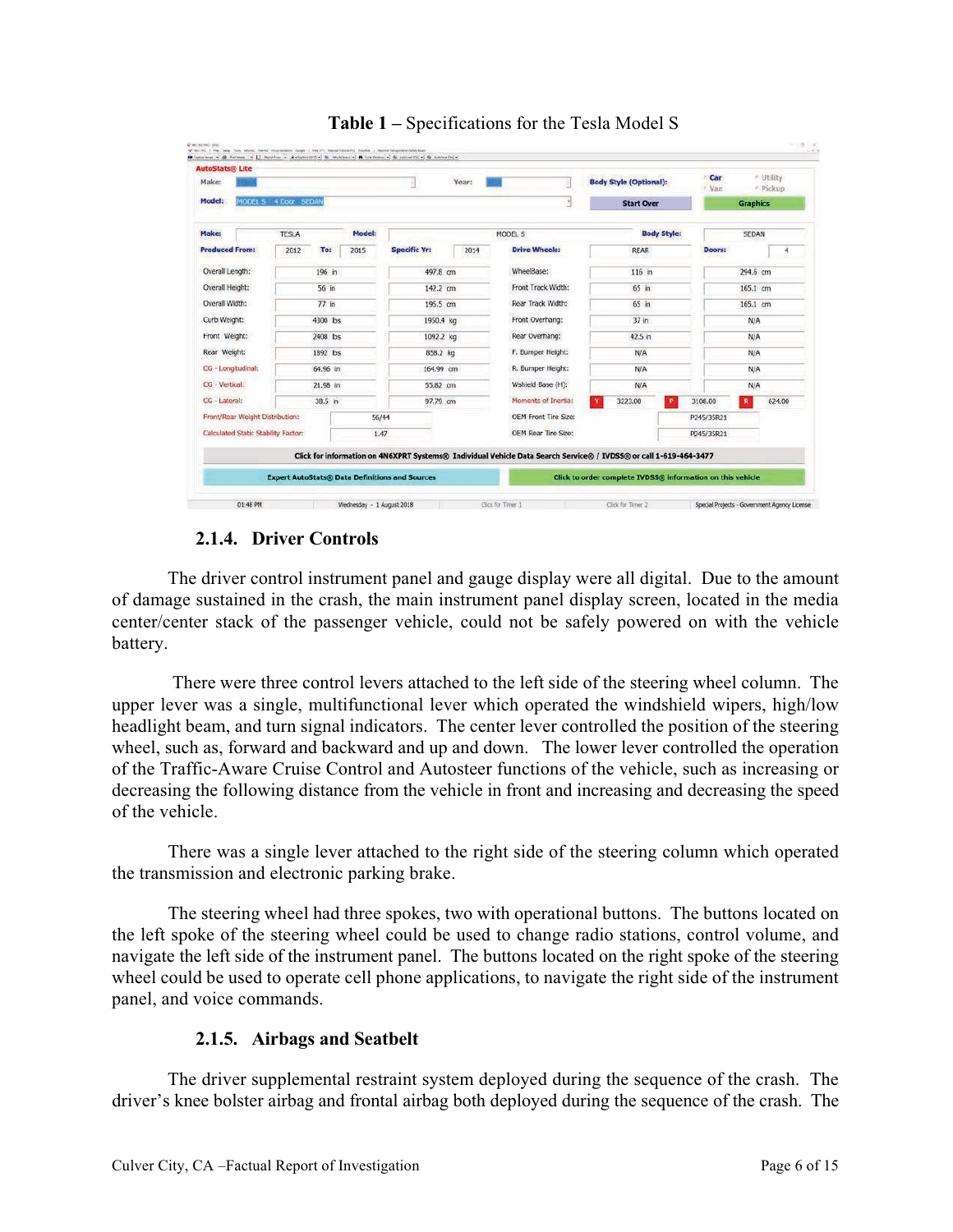driver's seating position was equipped with a Type 2 (three-point, continuous loop lap/shoulder) occupant restraint system. The driver's seatbelt was locked in the extended position. There were burn marks located on the seatbelt at the B pillar belt guide. There was no deformation on the latch plate. The buckle and latch plate securely locked together.

# **2.1.6. Event Data Recorder**

The passenger vehicle was not equipped with an Event Data Recorder. The Tesla was equipped with an Air bag Control Module, however; this control module did not have an event data recorder. The center stack, which is the computer system for the vehicle was removed and sent to the NTSB Recorders lab in Washington, DC for further analysis.<sup>12</sup>

# **2.1.7. Steering**

The passenger vehicle was equipped with a three spoke, multifunction steering wheel with tactile controls, mounted to a power-operated tilt and telescoping steering column. The steering wheel was connected via steering shafts to an electronic-powered steering rack. Intermediate steering shaft was separated from the upper steering shaft. The top of the left steering knuckle was displaced rearward.

# **2.1.8. Suspension**

The front axle independent suspension system consisted of lower control arms, air springs/telescopic dampers, a stabilizer bar, and stabilizer bar connecting links. Both the right and left air spring/telescopic dampers were displaced rearward. The ball joint connecting the rightside steering knuckle to the forward, lower control arm, was broken.

The rear axle independent suspension system consisted of multiple linkages, air springs/telescopic dampers, a stabilizer bar and stabilizer bar connecting links. No damage was observed during the inspection.

# **2.1.9. Brake System**

The passenger vehicle was equipped with a hydraulically operated, Anti-Lock Disc Braking System (ABS) with electronic brake force distribution, integrated advanced stability control, Automatic Emergency Braking (AEB) and regenerative braking. The brake calipers were a fixed type with four pistons each. The parking brake was electronically actuated and therefore, could not be operated during the inspection.

Damage to the brake system was isolated to the brake master cylinder, brake fluid reservoir, and brake pedal assembly. The rearward displacement of the vehicle body components, described in the *Damage Description* of this report, caused the rearward displacement of the brake master cylinder into the passenger compartment. The brake fluid reservoir was found to have separated from the master cylinder and was laying upside down at the base of the windshield. The reservoir was approximately half full of fluid. The two brake lines that came from the master cylinder and go the ABS module were crimped with the forward brake line having been stripped from the

<sup>&</sup>lt;sup>12</sup> See Recorder Specialist Report for additional information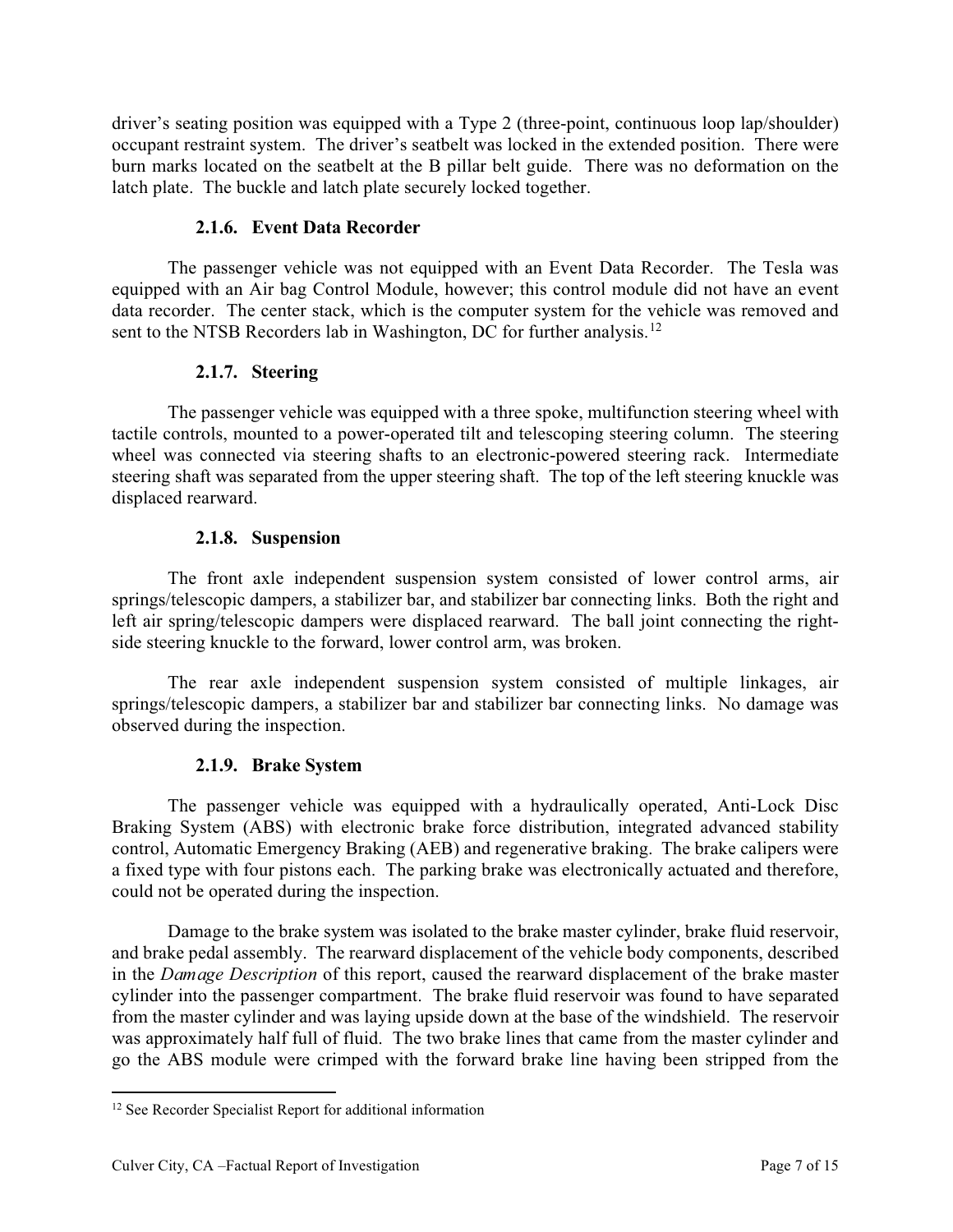threaded port. The brake pedal was prevented from moving due to the distortion of the firewall which was in contact with the rear of brake pedal lever.

Due to the damage sustained to the brake master cylinder, reservoir, and with the brake pedal being prevented from moving, a functional check of the brake system was not done. However; the tires and wheels were removed, and an inspection of the brake system's mechanical components were conducted. The measurements for the brake linings and rotors, taken during inspection, are recorded in **Table 2**.

| <b>Brake</b><br>Location                                              | <b>Front Axle</b> |                   | Rear Axle         |                   |  |  |
|-----------------------------------------------------------------------|-------------------|-------------------|-------------------|-------------------|--|--|
|                                                                       | Left              | Right             | Left              | Right             |  |  |
| <b>Brake Type</b>                                                     | Disc              | Disc              | Disc              | Disc              |  |  |
| Measured<br>Lining<br>Thickness                                       | Inboard:<br>.112  | Inboard:<br>.112  | Inboard:<br>.115  | Inboard:<br>.113  |  |  |
|                                                                       | Outboard:<br>.112 | Outboard:<br>.112 | Outboard:<br>.115 | Outboard:<br>.113 |  |  |
| Measured<br>Rotor<br>Thickness                                        | 1.265             | 1.264             | 1.125             | 1.134             |  |  |
| Manufacturer'<br>s Specification<br>$-$ Minimum<br>Rotor<br>Thickness | 1.18 inches       | 1.18 inches       | 1.02<br>inches    | 1.02<br>inches    |  |  |

**Table 2.** Tesla Brake Measurements (all measurements in inches)

# **2.1.10. Tires and Wheels**

According to the VIN plate, mounted on the lower portion of the "B" pillar in the driver's door opening, the passenger vehicle was specified to be equipped with P245/35R21 tires, mounted on 21x8.5 J rims. <sup>13</sup> The tires were specified to be inflated to 42 psi for both axles. **Table 3** includes the tire and wheel information documented at the time of inspection.

Tread depth measurements were taken from the outboard tire shoulder, to the inboard tire shoulder in three separate locations within the major tread grooves of each tire. The measurements are documented in **Table 3**. All tread depths measured were in excess of the minimum tread depth regulation for passenger vehicle tires; 2/32 of an inch for all axles.<sup>14</sup>

<sup>&</sup>lt;sup>13</sup> Hereafter referenced as wheel.

<sup>&</sup>lt;sup>14</sup> Measured in two adjacent tread grooves at any location on the tire (49 CFR 570.9(a).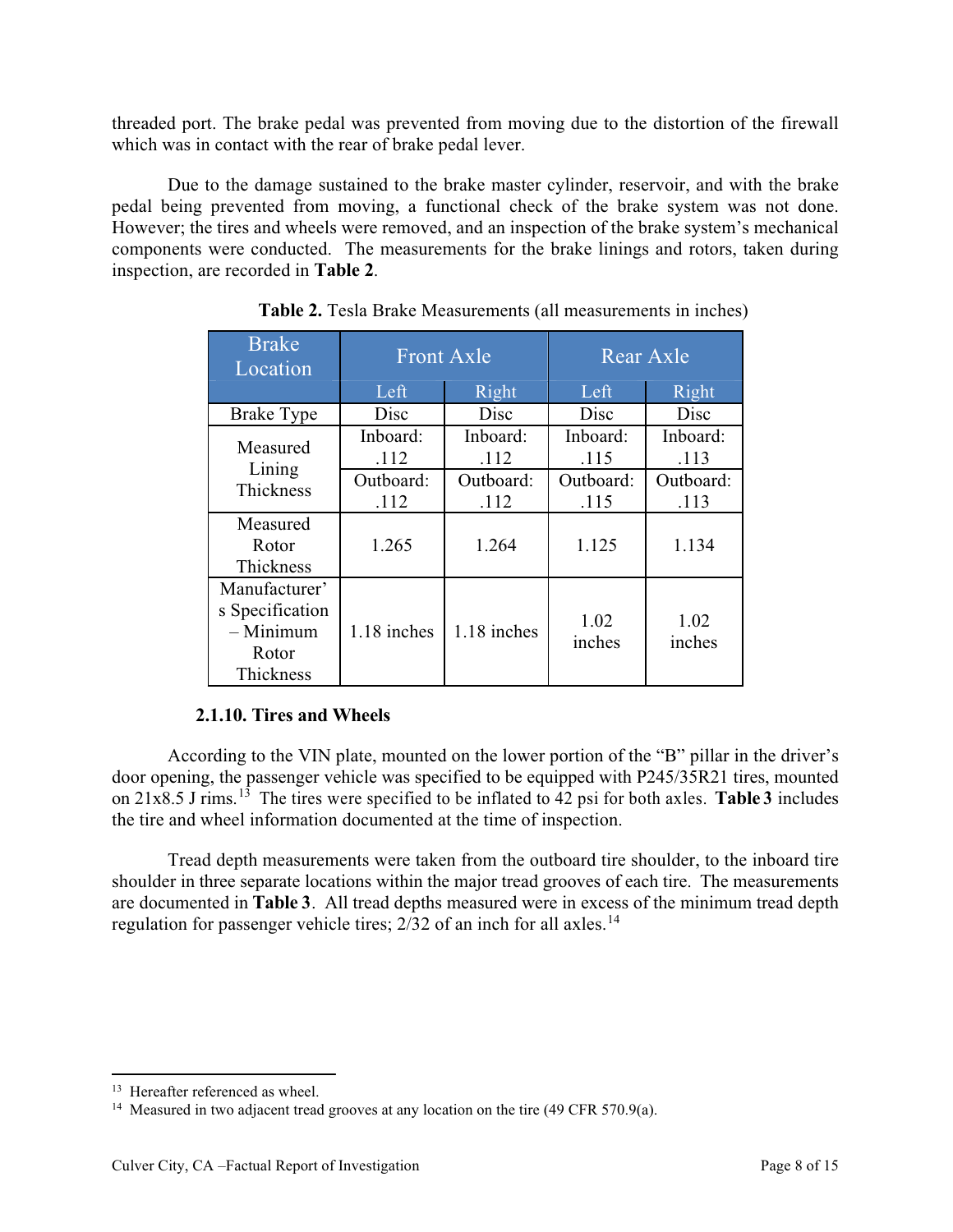| <b>Front Axle</b>     | Left                          | <b>Right</b>                  |  |  |
|-----------------------|-------------------------------|-------------------------------|--|--|
| Make                  | <b>CONTINENTAL</b>            | <b>CONTINENTAL</b>            |  |  |
| Model                 | <b>EXTREME CONTACT</b>        | <b>EXTREME CONTACT</b>        |  |  |
| DOT#                  | <b>HW4R 3VX 3015</b>          | <b>HW4R 3VX 0516</b>          |  |  |
| Size                  | 245/35ZR21                    | 245/35ZR21                    |  |  |
| <b>Load Rating</b>    | 1,565 lbs $(a)$ 51 psi        | 1,565 lbs $@$ 51 psi          |  |  |
| <b>Tread Plies</b>    | 1 Rayon, 2 steel, 2 Polyamide | 1 Rayon, 2 steel, 2 Polyamide |  |  |
| <b>Sidewall Plies</b> | 2 Rayon                       | 2 Rayon                       |  |  |
| Pressure              | <b>DEFLATED</b>               | 39 psi                        |  |  |
| <b>Tread Depth</b>    | 5/32, 6/32, 6/32, 0/32 inch   | 6/32, 5/32, 5/32, 4/32 inch   |  |  |
| <b>Rear Axle</b>      | Left                          | <b>Right</b>                  |  |  |
|                       |                               |                               |  |  |
| Make                  | <b>CONTINENTAL</b>            | <b>CONTINENTAL</b>            |  |  |
| Model                 | <b>EXTREME CONTACT</b>        | <b>EXTREME CONTACT</b>        |  |  |
| DOT#                  | <b>HW4R 3VX 0717</b>          | <b>HW4R 3VX 0717</b>          |  |  |
| Size                  | 245/35ZR21                    | 245/35ZR21                    |  |  |
| <b>Load Rating</b>    | 1,565 lbs $@$ 51 psi          | 1,565 lbs $(a)$ 51 psi        |  |  |
| <b>Tread Plies</b>    | 1 Rayon, 2 Steel, 2 Polyamide | 1 Rayon, 2 Steel, 2 Polyamide |  |  |
| <b>Sidewall Plies</b> | 2 Rayon                       | 2 Rayon                       |  |  |
| Pressure              | $37$ psi                      | 38 psi                        |  |  |

**Table 3.** Passenger Vehicle Tire Information

All four tires were mounted on 21x8.5 alloy wheels held in place with five lug nuts each. A clock face reference (1:00 – 12:00) was used to describe locations on each tire and wheel. The valve stem was used as the 12:00 position. Tire and wheel damage observed during the inspection is described below.

Front Axle – Left:

- The inboard wheel flange was abraded from approximately the 3:00 to 5:00 positions, approximately 7  $\frac{1}{2}$ -inches in chord length.<sup>15</sup>
- The inboard wheel flange sustained a radial collapse from approximately the 8:45 to10:00 positions, approximately 8 ¾-inches in chord length.
- The inboard tire sidewall sustained a 1-inch by  $\frac{1}{2}$ -inch slice at the 3:15 position.
- The inboard tire side sidewall was missing a  $\frac{3}{4}$ -inch by 5/8-inch piece of rubber at the 4:00 position.
- The tire tread sustained a cut which was  $9\frac{1}{2}$ -inches in length and exposed the steel cords.
- The inboard major tread grove was worn below 2/32-inch

<sup>&</sup>lt;sup>15</sup> Chord length is a line that links two points on a circle or a curve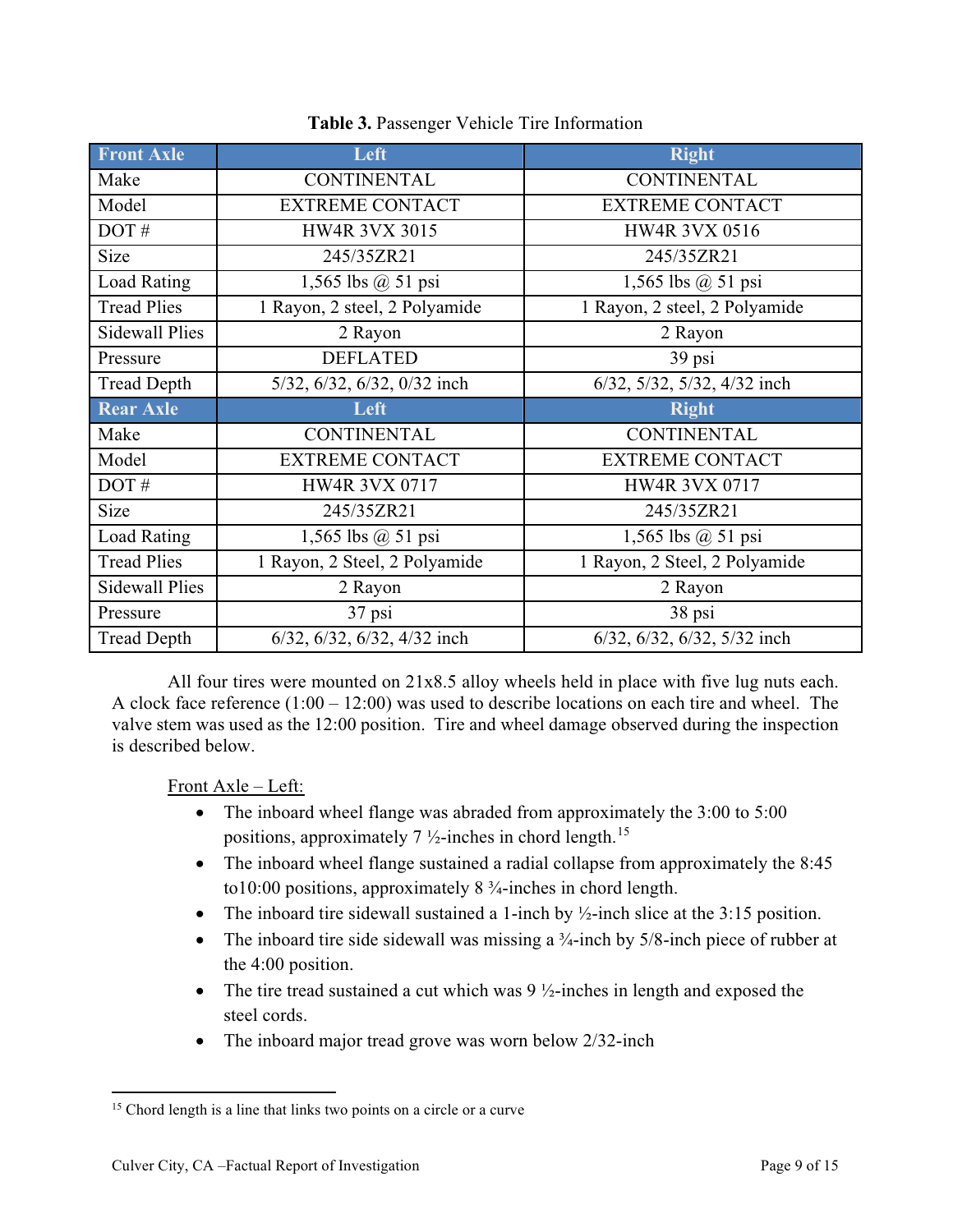## Front Axle – Right:

- Three quarters of the outboard wheel flange was abraded.
- The inboard tire sidewall at the 7:45 position, approximately 1  $\frac{1}{2}$ -inches in length.

# Rear Axle – Left:

• The outboard wheel flange was abraded 360-degrees.

# Rear Axle – Right:

• The outboard wheel flange was abraded from the 1:00 to 1:15 positions, approximately  $2\frac{1}{2}$ -inches in chord length.

# **2.1.11. Maintenance History**

Eighteen maintenance records were obtained from the owner of the passenger vehicle. A review of the records was conducted and indicates that routine maintenance and miscellaneous warranty repairs were performed.

# **2.1.12. Vehicle Automation Technology**

The 2014 Tesla model S was equipped with an advanced driver assistance system; Autopilot. According to Tesla, at the time of the crash the crash vehicle was operating Hardware Version 1 and was running firmware version 17.50.97-3bd9f6d082U (SX). The firmware was installed using wireless connectivity on December 28, 2017, about 25 days prior to the crash. The technology provided the following safety features:

- Traffic Aware Cruise Control
- Autosteer
- Automatic Emergency Braking
- Forward Collision Warning
- Lane Departure Warning
- Side Collision Warning
- Automatic High Beam Headlights

The systems which are relevant to the operation of the vehicle in this crash are described further in the sections below. <sup>16</sup>

# **2.1.12.1. Traffic Aware Cruise Control**

Traffic Aware Cruise Control (TACC) is a comfort and convenience feature in which, when activated, vehicle speed and following distance are maintained using data from radar and camera systems. Although a driver may enter settings to determine following distance, the system may adjust following distances according to changes in speed. TACC interreacts with other driver assist technology systems; Forward Collision Warning and Automatic Emergency Braking (AEB).

The Tesla Owner's Manual describes, in detail, parameters for safe operation utilizing the Autopilot system. The manual warns the driver that TACC is not a collision warning or avoidance

<sup>&</sup>lt;sup>16</sup> Factual Report Attachment – Tesla Model S Software Release Notes v6.1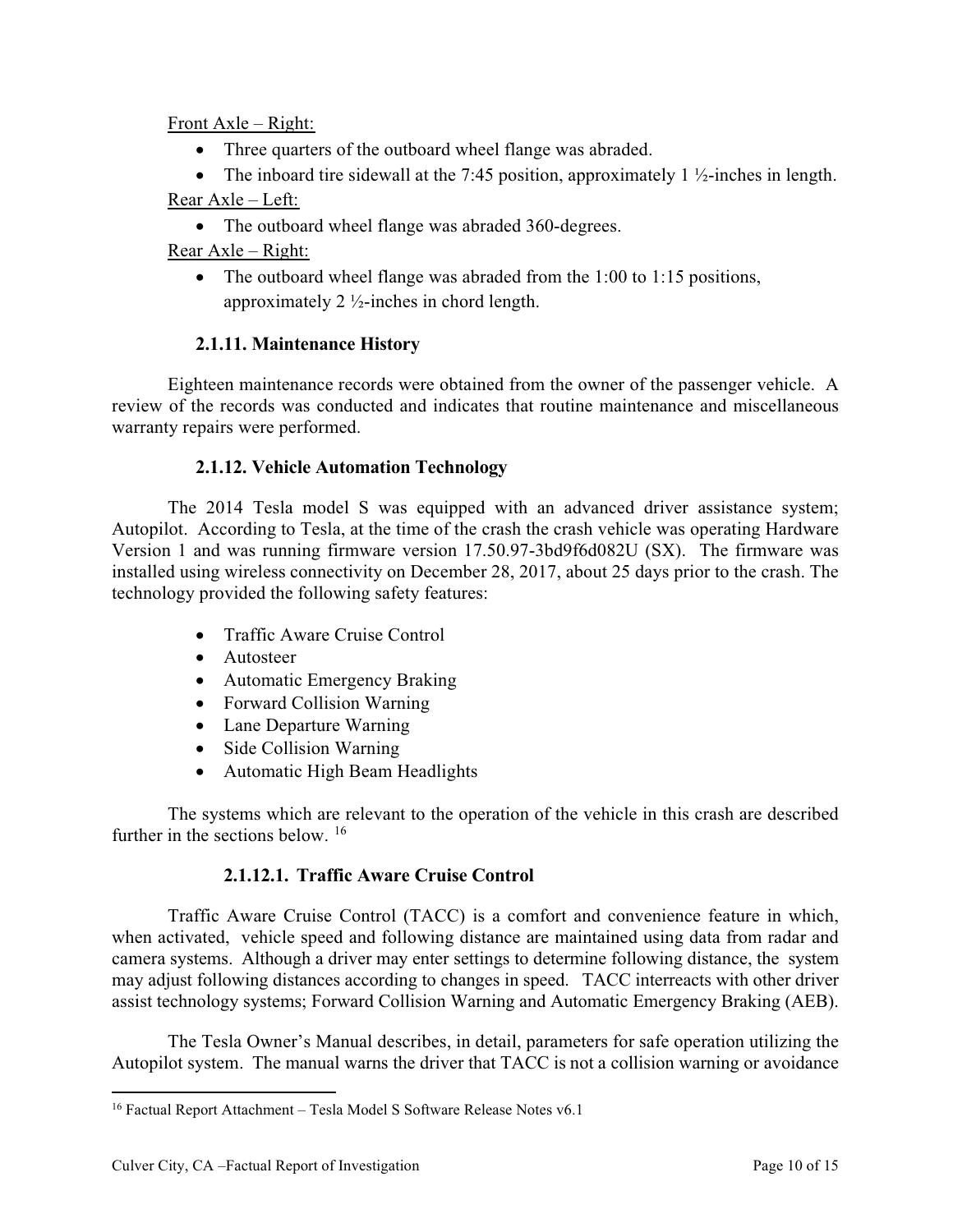system. Drivers are instructed to always be prepared to take corrective action. Additionally, the manual warns that TACC may not detect stationary vehicles especially when vehicle speed is over 50 mph or a vehicle traveling ahead moves out of the path of travel. The accuracy of the system can be degraded by roadway topography, weather conditions, glare from sunlight or headlights, or the obstruction or interference of sensors.

TACC braking is insufficient to stop a vehicle in an emergency situation; its braking limit is up to 0.5 G. When the system identifies the need for braking in excess of the system limit, an audible brake capacity warning alert is given. In order for autonomous braking to occur, the AEB system must be engaged.

### **2.1.12.2. Autosteer**

Autosteer is a comfort and convenience feature which steers the vehicle within a lane of travel. Autosteer can only be activated after TACC has been engaged and cannot be used alone. must be used in conjunction with TACC. The system uses information from the radar and camera systems to keep the vehicle to the center of its travel lane.

The operator's manual instructs drivers to keep hands positioned loosely on the steering wheel while the feature is engaged. While engaged, a sensor detects when a driver's hands are not on the steering wheel; a warning occurs. If the system does not detect the driver's hands on the steering wheel for a prolonged period, the system will disengage. Factors such as, vehicle speed, the presence of a vehicle ahead, and lateral acceleration determine the timing of when warning notifications are given and when autosteer will disengage. Before autosteer disengages, a visual warning is displayed to the driver which reads, "Hold Steering Wheel". If the vehicle still does not detect driver steering input, a second waring is displayed which reads, "To Maintain Set Speed Place Hands On Steering Wheel". The vehicle then begins to decelerate until it stops.

In addition to circumstances which may cause TACC to disengage, there are several conditions which may cause autosteer to disengage. When a driver applies torque to the steering wheel beyond an established threshold, autosteer will disengage however, TACC will remain active. Additionally, if the system is unable to detect lane markings, autosteer will disengage.

Autosteer interacts with Traffic Aware Cruise Control, Automatic Emergency Braking, and Forward Collision Warning.

# **2.1.12.3. Automatic Emergency Braking**

Automatic Emergency Braking (AEB) is an active crash avoidance system which automatically applies brakes when the system determines that a frontal collision is eminent when vehicle speed is between 5 mph and 85 mph. The system is designed to prevent or lessen the severity of a forward collision by stopping or reducing speed. The system uses information from the vehicle radar and camera systems to identify hazards in the vehicle's path of travel.

When activated, the system is capable of making a full force braking application. An emergency brake application will continue until the hazard is no longer detected, the vehicle speed has been reduced by 25 mph or stops, or the driver provides steering or acceleration input. If during an AEB response a driver makes less than a full braking application, the AEB will remain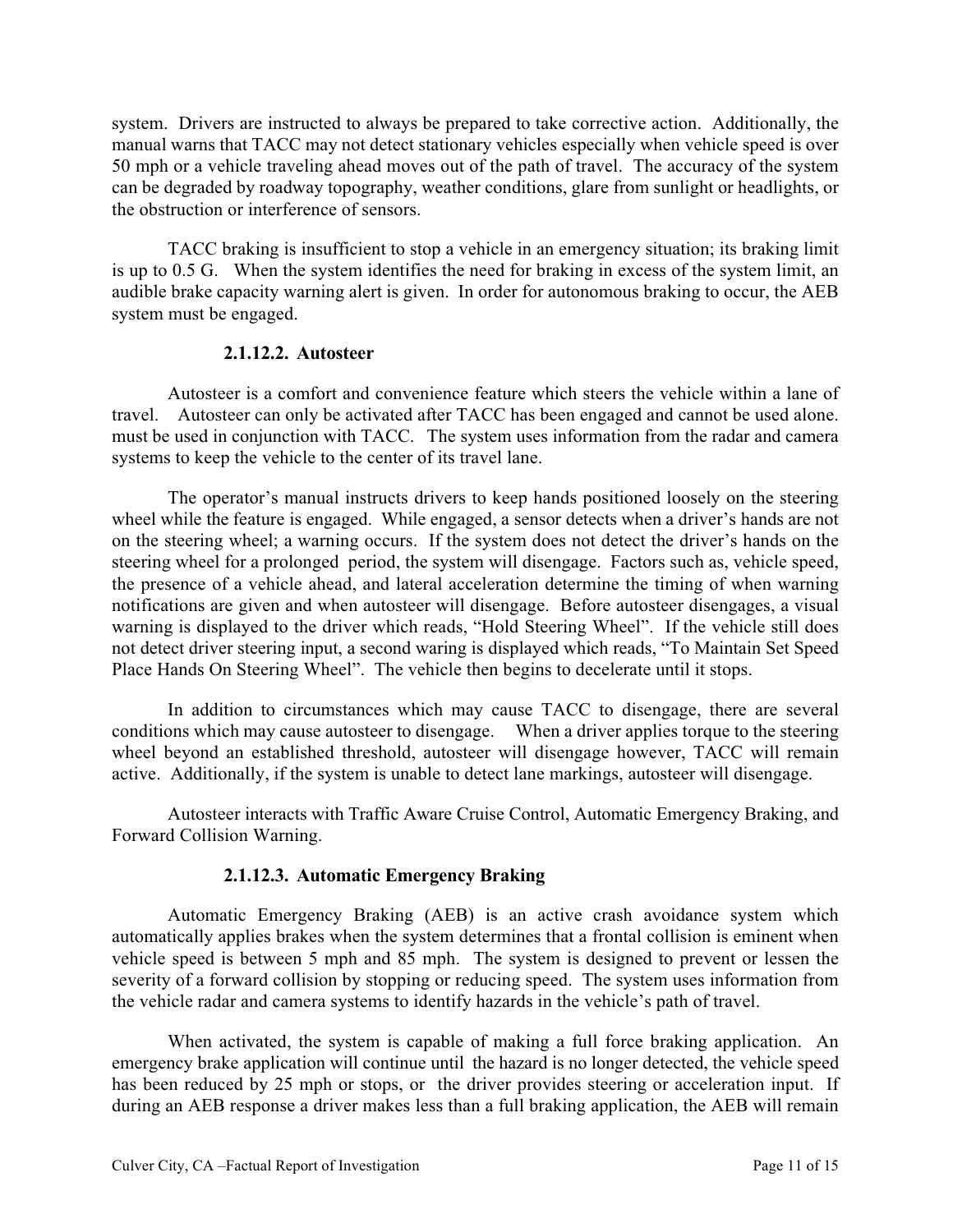engaged until the cycle has completed. The performance of the system can be influence by road geometry, weather conditions, glaring light, and electronic interference or visible obstruction.

## **2.1.12.4. Forward Collision Warning**

Forward Collision Warning is a passive crash avoidance system which provides a visual and auditory warning of a potential forward moving crash when vehicle speed is between 5 mph and 58mph. The system utilized data from the radar and camera systems to identify objects in the vehicle's path of travel. Delivery of warnings is determined by several factors. Distance between the vehicle and objects, and their relative velocities are used to determine the time required for a driver to avoid a crash by braking or evasive steering. The performance of the system can be influence by road geometry, weather conditions, glaring light, and electronic interference or visible obstruction.

## **2.1.13. Driver Assistance Systems Data**

 Although Tesla was equipped with an Air bag Control Module, the control module did not have an event data recorder; a download of pre-crash information was not possible as with standard passenger vehicles. Data containing information about the operation of the 2014 Tesla in the moments leading up to the crash was downloaded wirelessly by the vehicle manufacturer. Upon request, Tesla shared the information with NTSB investigators. The information describes the operation and performance of the driver assistance systems as well as the driver's interaction.

## **2.1.13.1. Autopilot**

The duration of the crash trip was about 66 minutes. Throughout the crash trip, the autopilot was engaged for a total of 29 minutes. When the crash occurred, autopilot was active and had been engaged for 13 minutes, 48 seconds.

### **2.1.13.2. Auto Steer**

Data from the crash trip shows that for the majority of the time in which autopilot engaged, the driver did not have his hands on the wheel. In the final segment leading up to the crash, the driver had his hands off the wheel 12 minutes, 57 seconds. A "place hands on the wheel" alert was given four times in the final segment. Immediately after each alert was given, the driver placed his hands on the wheel. The last alert was given about 9 minutes into the segment. About driver placed his hands on the wheel for the last time in the segment. When the crash occurred, the driver has his hands off the wheel for a

### **Vehicle 2 – 2006 Seagrave Firetruck**

The firetruck, which was located at the Culver City Corporation Yard in Culver City, CA., was examined on January 24, 2018. The examination was limited to damage description, lighting, photographs, and a review of the maintenance records.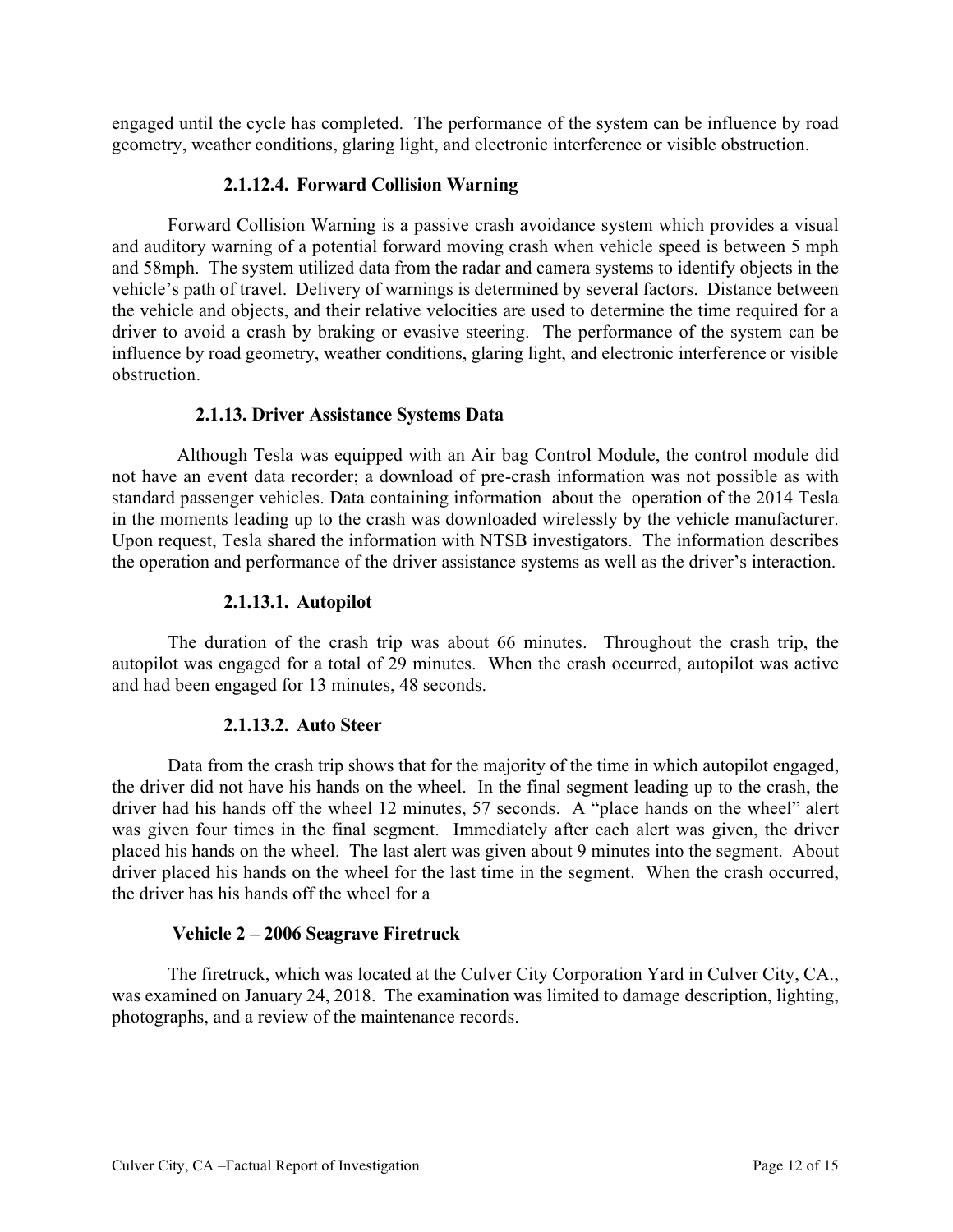## **2.1.14. General Information:**

| Make/Model:<br>VIN:          | 2006 Seagrave Fire APP. / TB50DA Firetruck<br>1F9EW28T86CST2130 |
|------------------------------|-----------------------------------------------------------------|
| Company Unit #:              | 3730                                                            |
| Date of Manufacture:         | November 2006                                                   |
| Mileage:                     | 86,593                                                          |
| GVWR:                        | 44,000 lbs.                                                     |
| GAWR (front axle):           | 20,000 lbs.                                                     |
| GAWR (rear axle):            | 24,000 lbs.                                                     |
| Scaled Weight: <sup>17</sup> | 37,100 lbs.                                                     |

## **2.1.15. Damage Description**

The crash damage sustained by the firetruck was contained to the left rear of the vehicle, see **Figure 1**. There were numerous gouges, scrapes, and black transfers (green marks), originating at the left-rear corner and extended forward approximately 40-inches along the two left-rear side equipment compartment doors. There was an arched-shaped scrape that apexes the bottom of the door handle on the second-to-last compartment door. The metal trim located on the bottom of the rearmost compartment was damaged and displaced forward. The lower portion of the left-rear corner sustained moderate crush damage.



**Figure 1:** The Left Side of the Fire Truck

The rear of the fire truck sustained crash damage as well. Most of the damage was located to the left of center of the vehicle; see **Figure 2**. The lower portion of the equipment compartment door, the left of the rear deck, sustained impact damage. The left-lower, red, Light Emitting Diode (LED), lens was crushed. The rear deck, which was 72-inches wide, sustained crash damage from the left to the right, approximately 50-inches in width. The left side of the rear deck was distorted in an upward arch – preventing the rear compartment doors from opening. The three red LED

<sup>&</sup>lt;sup>17</sup> The scaled weight is what the firetruck weighed at the time of inspection via certified scales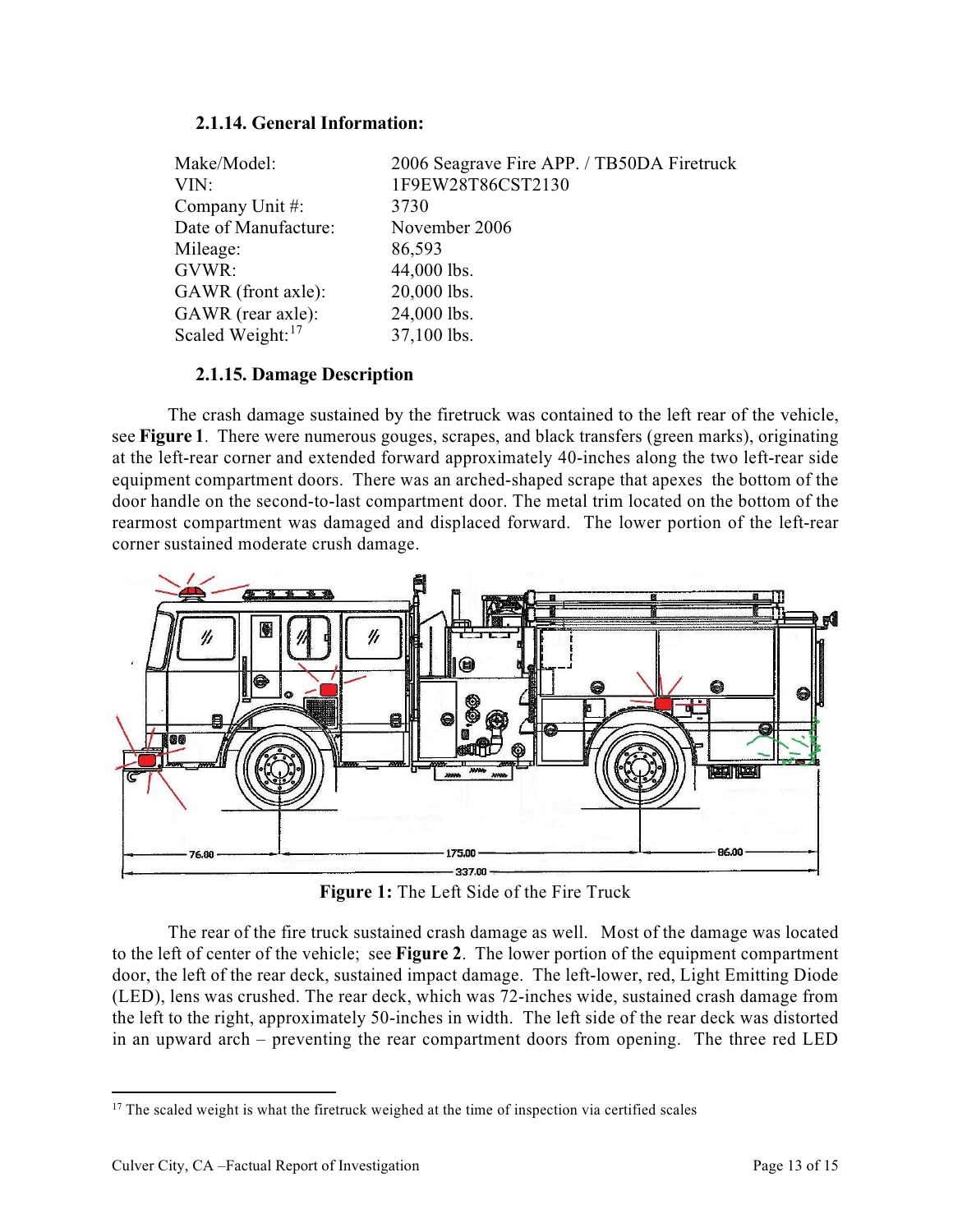identification lights mounted to the rear deck, were displaced forward beneath the rear deck. The green outline in **Figure 2** illustrates the area of damage.



**Figure 2:** The Rear of the Fire truck

# **2.1.16. Emergency Vehicle Lighting**

Emergency vehicles have multiple flashing lights, with varying colors and patterns, which are used to warn motorist of the presence or approach of an emergency vehicle. Emergency lights in general are used to protect emergency personnel by making their presence or the presence of hazardous conditions more conspicuous to nearby vehicle operators. In certain circumstances, emergency lights may be used in conjunction with a siren.

The exterior lights of the fire truck were inspected for functionality. All of the lights were observed to be functional, including the broken light assembly on the left. In **Figures 1 and 2** above, the emergency lights which would be activated are indicated. The red and yellow markings on the rear compartment doors are comprised of reflective tape.

# **2.1.17. Maintenance History**

Inspection and maintenance records for the fire truck were obtained from the Culver City Fire Department. The records contained routine inspection and preventative maintenance operations and did not indicate any recurring maintenance issues.